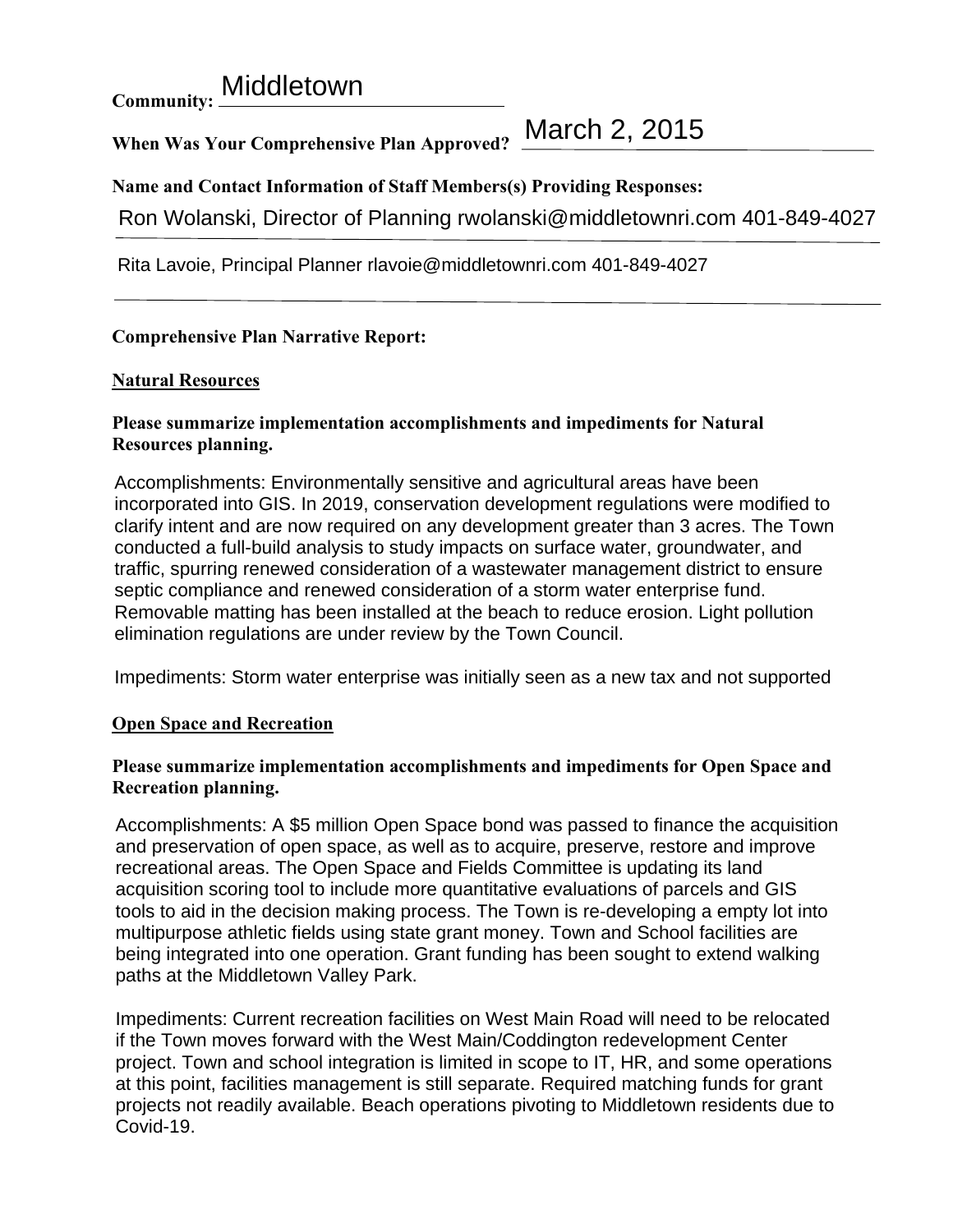## **Historic and Cultural Resources**

# **Please summarize implementation accomplishments and impediments for Historical and Cultural Resources planning.**

Accomplishments: Developed a list in GIS of all historically significant properties/structures and agricultural resources. Planning Board drafted historic preservation ordinance in cooperation with local partners, which has been forwarded to the Town Council for action. Insuring compliance with existing stone wall preservation ordinance and open space preservation as part of conservation-style development is on going.

Impediments: Covid-19 causing re-prioritization of Town Council initiatives. Historic preservation draft may encounter political push-back due to its proposed tax incentives.

### **Housing**

## **Please summarize implementation accomplishments and impediments for Housing planning.**

Accomplishments: The Town is working with a consultant to evaluate converting the defunct Berkley-Peckham School into senior affordable housing. Tax relief programs are in place for low income seniors. Mixed-Use development ordinance promotes development of multi-family dwellings. Work continues with community partners such as Church Community Housing and distributing CDBG funds.

Impediments: Work on an inclusionary zoning ordinance was not supported due to increasing density concerns.

#### **Economic Development**

### **Please summarize implementation accomplishments and impediments for Economic Development planning.**

Accomplishments: The Town finalized the purchase of the Former Navy Lodge property on West Main Rd. through the BRAC program, an RFI was issued to explore options for the three town-owned parcels. Mixed Use Development ordinance was adopted to allow commercial/residential development in general and limited business districts. With the Newport Chamber of Commerce the Town assisted in the launch of Connect Greater Newport, the economic development arm of the chamber. Discussion on fiber optic line installation is ongoing.

Impediments: The RFI was issued in March 2020 leading to only one response due to the subsequent Covid-19 crisis. Connect Greater Newport's future seems uncertain due to funding.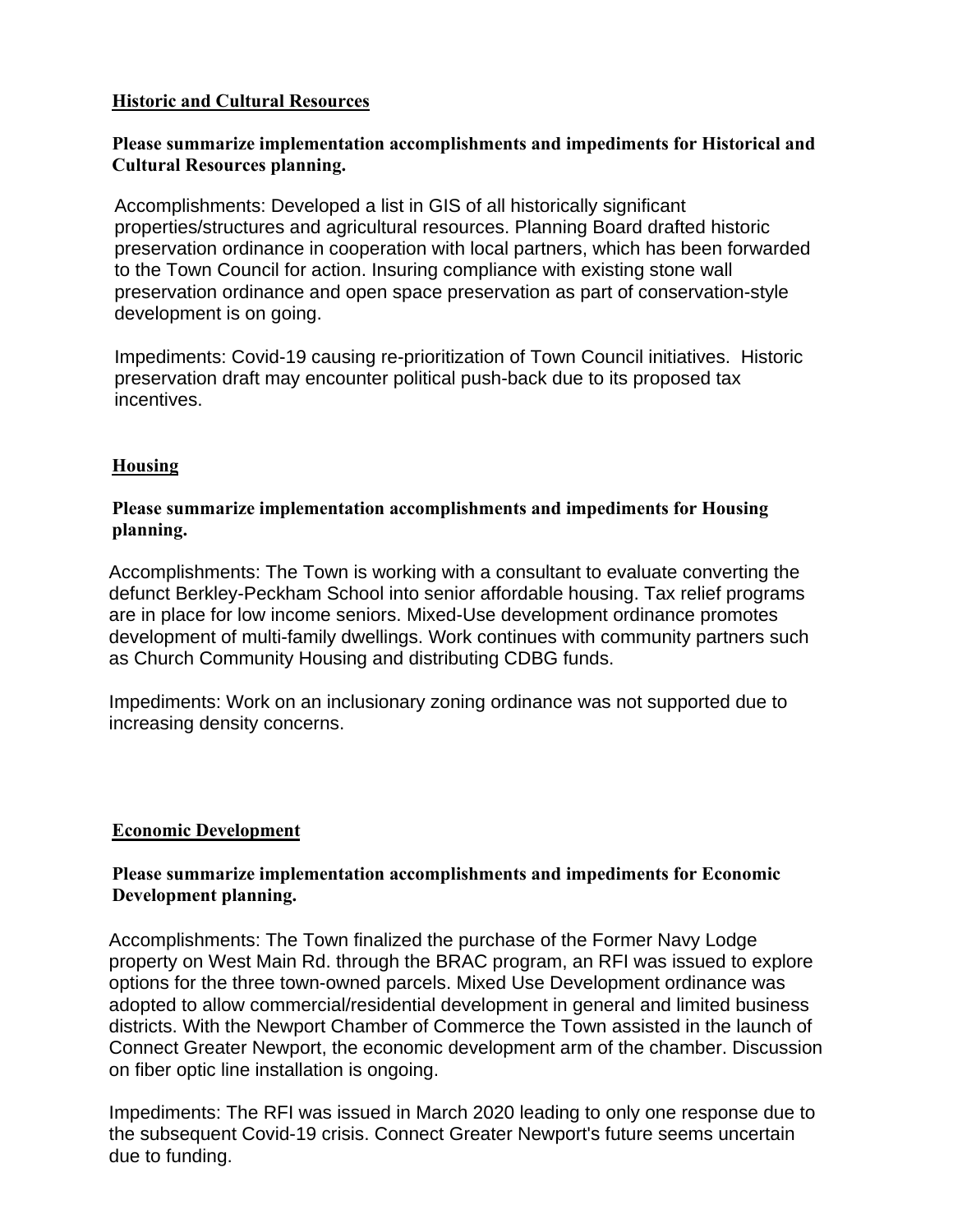#### **Services and Facilities**

### **Please summarize implementation accomplishments and impediments for Services and Facilities planning.**

Accomplishments: The Town evaluated all long-term maintenance needs for town-owned properties and is consolidating school and town operations. A Public Relations officer has been hired by the town and assists with recycling and solid waste messaging to residents.

Impediments: Residents on the east side without public sewer and water were surveyed to determine interest and willingness to pay for service extensions and the results were overwhelmingly opposed. Library building is in need of upgrades or to be relocated- timeline will be determined by West Main Rd/Coddington Hwy redevelopment plan. Town-School service consolidation is limited to IT/HR at this point.

### **Transportation/Circulation**

### **Please summarize implementation accomplishments and impediments for Transportation planning.**

Accomplishments: Road safety assessments have been conducted and resulted in improvements to Chases Ln, Forest Ave, and Aquidneck Ave intersections. Work continues on lower Aquidneck Ave with RIDOT. A study is currently underway on the potential transfer of Navy-owned Burma Road infrastructure. Under a full-build analysis potential traffic levels were evaluated and recommendations made. Design of sidewalks along Purgatory Rd is underway. Annual sidewalk condition index and road condition index is taken and incorporated into the CIP.

Impediments: Proposed Aquidneck Ave improvements are not currently funded under the state's TIP. Proposed roundabout on Aquidneck Ave received negative feedback from residents. Work on a complete streets initiative began in 2016 but has stalled due to lack of support.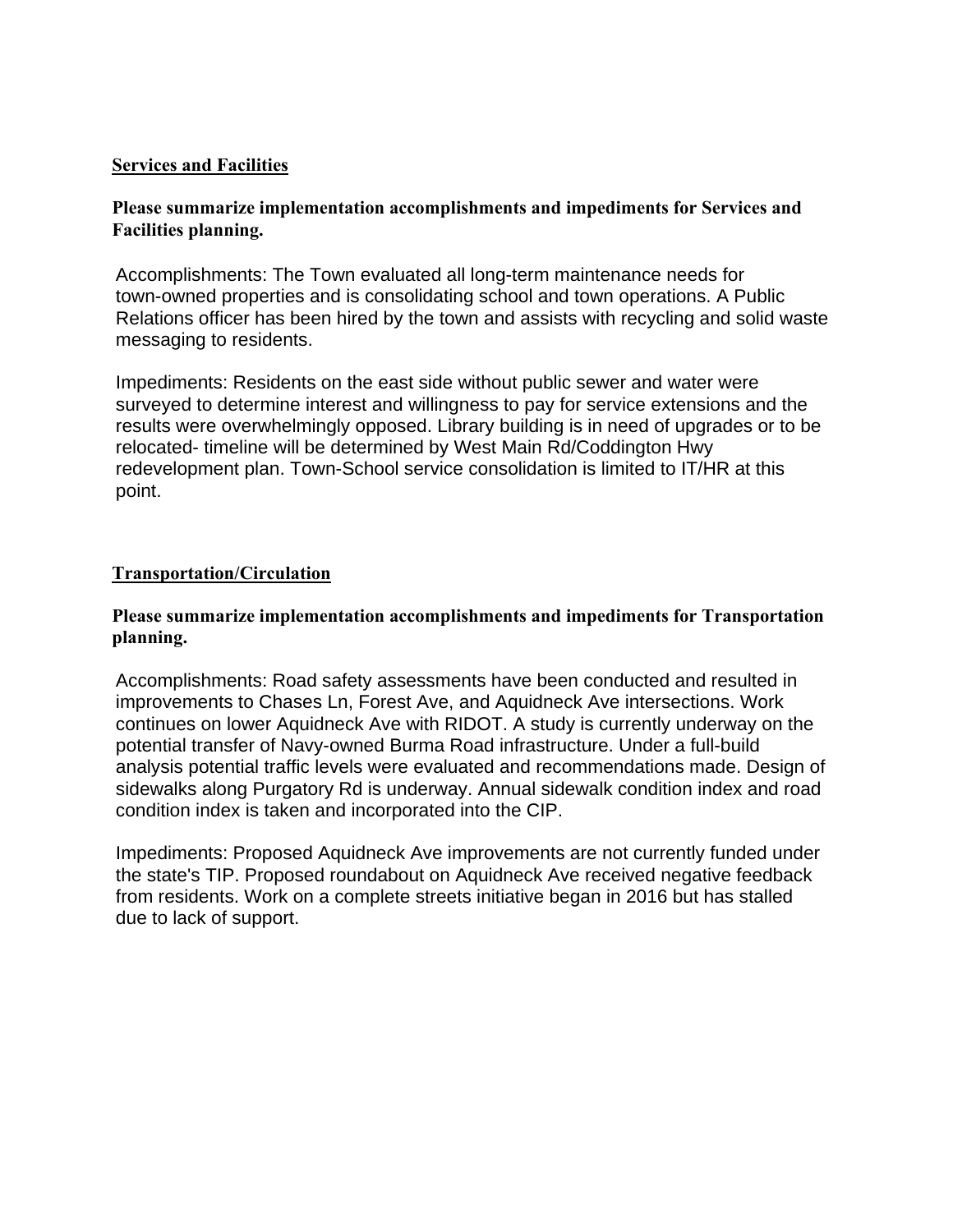## **Natural Hazards**

# **Please summarize implementation accomplishments and impediments for Natural Hazards planning.**

Accomplishments: The 5-year update to the Town's Hazard Mitigation Plan was adopted by the Town in 2019 and approved by FEMA in January 2020. The plan includes climate change considerations and updated language throughout. Updates to the Wave Ave pump station have been made to reduce flooding during natural hazards. The Town purchased traffic signal sensor to aid in evacuation route traffic. Buck Road has been extended to serve as a second egress for the neighborhood during a hazard event. Watershed and flood maps have been updated.

Impediments: The Hazard Mitigation Plan update was finalized before the Covid-era. New virus-related concerns will likely be forefront in the next plan update.

# **Land Use**

## **Please summarize implementation accomplishments and impediments for Land Use planning.**

Accomplishments: Mixed-used development ordinance was adopted. Airport Hazard Overlay zone under consideration by the Planning Board. Atlantic Beach District Overlay Zone has been drafted and awaits Town Council approval. Marijuana zoning regulations are under development to allow for some growing and testing operations in industrial and office park zones.

Impediments: Bulk Zoning amendments were proposed but ultimately rejected by the Town Council, momentum around the issue of large homes appears to have wained.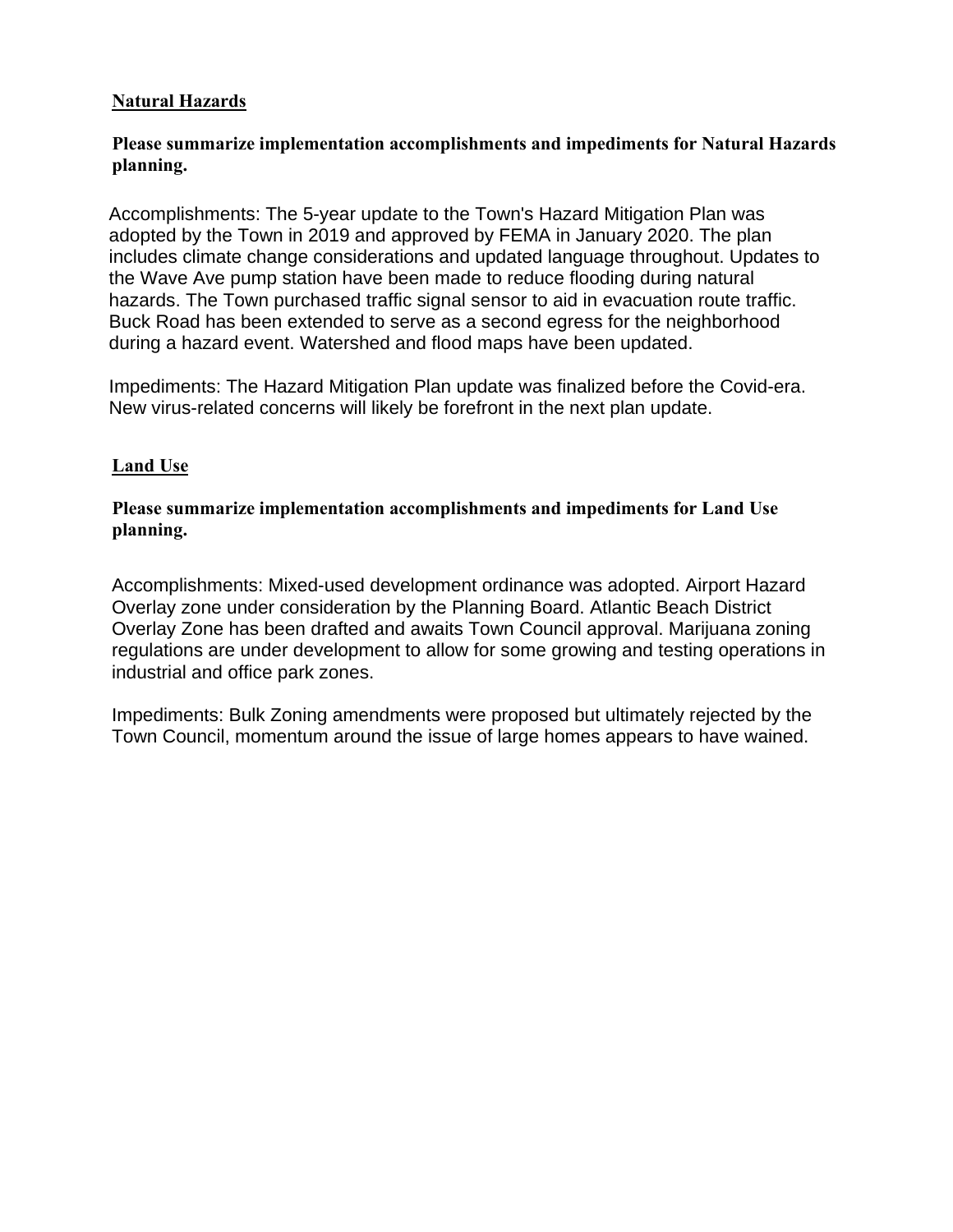## **Agriculture**

## **In one paragraph, please summarize implementation accomplishments and impediments for Agriculture planning.**

Accomplishments: An Agricultural Overlay district was drafted by the Planning Board to allow ancillary actives on agricultural areas. The goal of the regulation was to provide farmers with greater flexibility on their land and encourage farming operations. Solar regulations are being considered to allow for carport/canopies to be allowed on agricultural lands.

Impediments: An Agricultural Overlay district farms was not supported due to concerns of impacts to neighbors.

#### **Water Supply**

#### **In one paragraph, please summarize implementation accomplishments and impediments for Water Supply planning.**

Accomplishments: A full-build analysis was performed for the town and investigated the impacts on groundwater availability. Recommendations from the analysis are being prioritized currently. BMPs have been installed to improve water quality.

Impediments: Residents on the east side without public sewer and water were surveyed to determine interest and willingness to pay for service extensions and the results were overwhelmingly opposed. Drinking water quality remains a concern.

#### **Energy**

#### **In one paragraph, please summarize implementation accomplishments and impediments for Energy planning.**

Accomplishments: Electric Vehicle charging stations were installed at the Town Hall and Library encouraging alternative transportation. Energy audits were performed on Town properties. Zoning amendments underway to allow solar carport/canopy development and provide greater oversight of ground mounted solar energy systems.

Impediments: Some funding is available for the Town to purchase electric vehicles but with the current budget no purchase has been purposed.